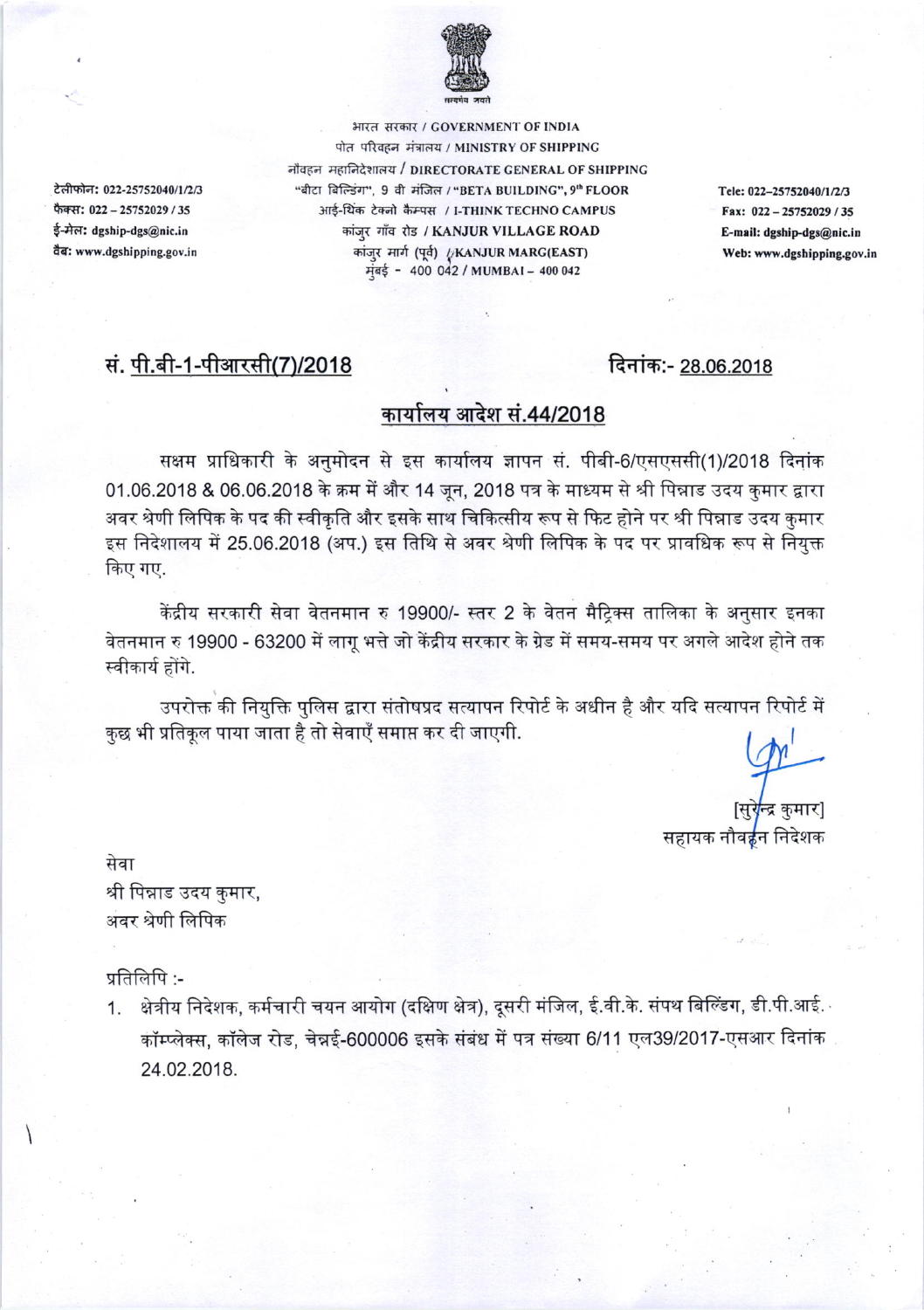- 2. भारत सरकार के सचिव (ध्यानार्थ: श्री वी.एस.सेहरावत, उप मुख्य चार्टरिंग नियंत्रक) यातायात भवन, 1, संसदीय मार्ग, नई दिल्ली-110001 इसके संबंध मेंपत्र संख्या सीडी-11053/36/2018-समन्वय दिनांक 21 मार्च, 2018.
- 3. सतर्कता अनुभाग
- 4. वेतन एंव लेखा अधिकारी (पोत परिवहन), मुंबई
- 5. वित्त एंव लेखा
- 6. प्रशासन अनुभाग
- 7. कार्यालय ज्ञापन फ़ाइल
- 8. श्री पिन्नाड उदय कुमार की सेवा पंजीयन